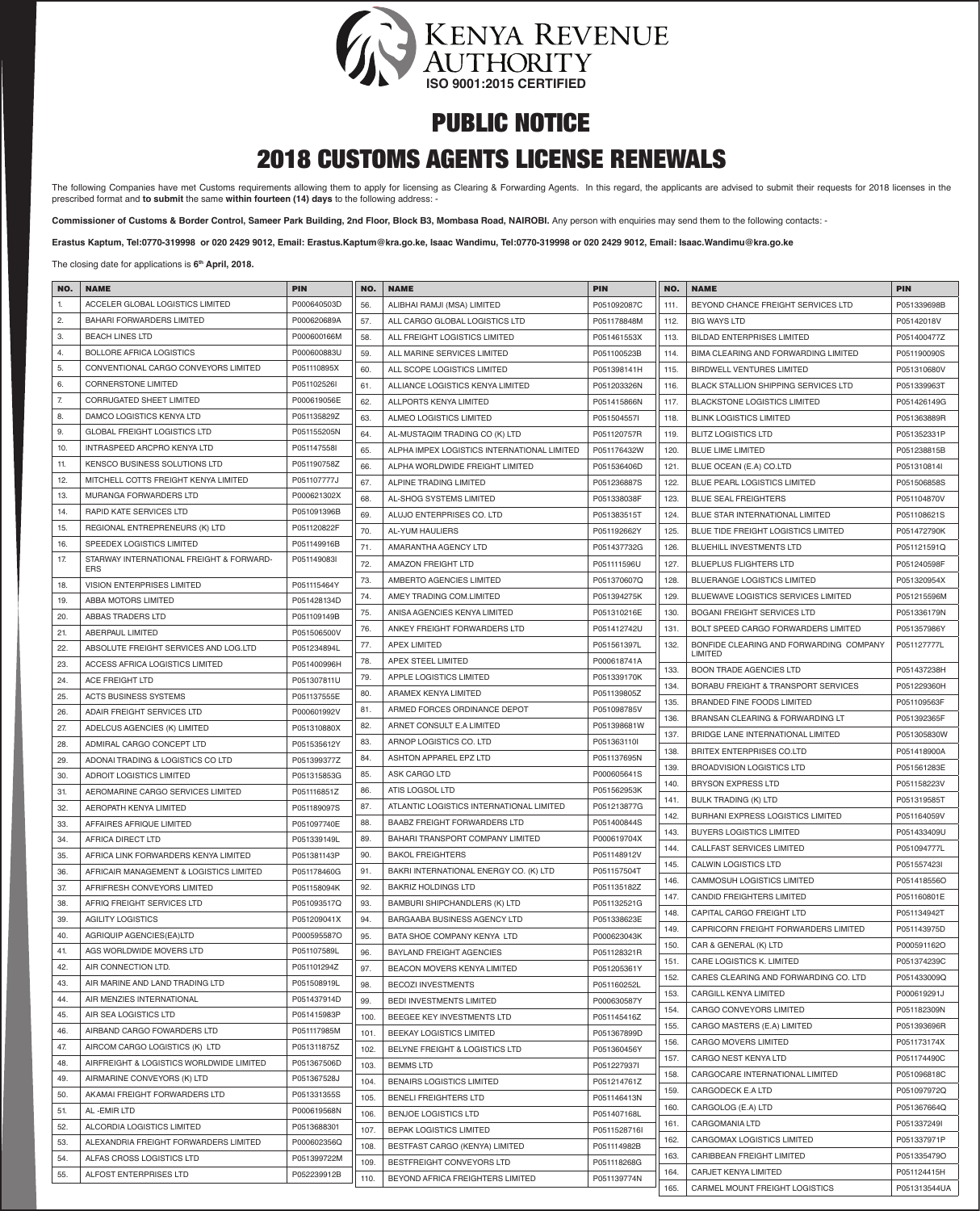

# 2018 CUSTOMS AGENTS LICENSE RENEWALS

| NO.  | <b>NAME</b>                            | <b>PIN</b>  | NO.  | <b>NAME</b>                             | <b>PIN</b>  | NO.  | <b>NAME</b>                                                      | <b>PIN</b>  |
|------|----------------------------------------|-------------|------|-----------------------------------------|-------------|------|------------------------------------------------------------------|-------------|
| 166  | <b>CATESAM ENTERPRISES LTD</b>         | P051155542V | 224. | DIVERSE CARGO MARINE & AIR C&F SERVICES | P051156464E | 283. | <b>FOAM MATRESS LTD</b>                                          | P000627032R |
| 167. | CEBIT CARGO LIMITED                    | P051196299R | 225. | DODHIA PACKAGING LIMITED                | P000607330Q | 284. | FOCUS INITIATIVE IMPORT AND EXPORT CO. LTD                       | P051192926V |
| 168. | CENTRAL CARGO SERVICES LIMITED         | P051344674  | 226. | DODWELL & CO. E.A LTD                   | P000591468X | 285. | FOOD CHAIN (EA) LTD                                              | P051300917L |
| 169. | CHABS TRADE CONNECTIONS LLIMITED       | P051366857R | 227. | <b>DON SIMON LTD</b>                    | P051144499I | 286. | FOX INTERNATIONAL LOGISTICS LIMITED                              | P051206510M |
| 170  | CHANDARIA INDUSTRIES LIMITED           | P000618594N | 228. | DORTEL SERVICES LIMITED                 | P051552758M | 287. | FRA ALEX TOP FREIGHTERS                                          | P051121812Z |
| 171  | CHANNEL ATLANTIC LTD                   | P051114391W | 229. | DOSHI & CO (HARDWARE) LTD               | P000618339C | 288. | <b>FRAMIC CARGO AGENCIES LIMITED</b>                             | P051142662T |
| 172. | CHAP CHAP CLEARING & FORWARDING LTD    | P051555224D | 230. | DOTCOM CONSULTANTS LTD                  | P051428427H | 289. | FRANK & GEOFFREY CARGO LTD                                       | P051181707K |
| 173. | <b>CHARITIES LOGISTICS LIMITED</b>     | P051163500G | 231. | <b>DRENAL ENTERPRISES LTD</b>           | P051345197O | 290. | <b>FREIGHT COMMANDOS LTD</b>                                     | P051141329I |
| 174. | <b>CHARLETON AGENCIES LIMITED</b>      | P051331333K | 232. | DSV AIR & SEA LTD                       | P051108816U | 291. | FREIGHT FORWARDERS KENYA LIMITED                                 | P000619117T |
| 175. | <b>CHASEFAST LOGISTICS LTD</b>         | P051303189E | 233. | DUKE EXPRESS E.A LIMITED                | P051215975L | 292. | <b>FREIGHT IN TIME LTD</b>                                       | P051124154Q |
| 176. | CHEMI-LABS LIMITED                     | P051111053E | 234. | DUPLEX FORWARDERS LIMITED               | P051241617J | 293. | <b>FREIGHT POWER LOGISTICS LIMITED</b>                           | P051335250Z |
| 177. | <b>CHERSHIRE FREIGHT LTD</b>           | P051198829L | 235. | DUSE FREIGHTERS LIMITED                 | P051208715X | 294. | FREIGHT REACH SERVICES LTD                                       | P01325280E  |
| 178. | CHIBE FREIGHTERS LIMITED               | P051132082Q | 236. | <b>DUTY LOGISTICS LIMITED</b>           | P051359288X | 295. | <b>FREIGHT SOLUTIONS (K) LTD</b>                                 | P051157885P |
|      |                                        |             |      |                                         |             |      |                                                                  | P000604440L |
| 179. | CLASSIC ADVENTURE CENTRE CO. LTD       | P051418137F | 237. | EAST AFRICA CARGO LOGISTICS LTD         | P051177088M | 296. | <b>FREIGHT WINGS LTD</b><br><b>FREIGHTCARE LOGISTICS LIMITED</b> |             |
| 180. | COAST PROFESSIONAL FREIGHTERS LTD      | P051093689M | 238. | EAST AFRICAN CHAINS LIMITED             | P000607280B | 297. |                                                                  | P051146611N |
| 181. | COLLINS AND TIFFANY LTD                | P051359698D | 239. | EAST GLOBAL LOGISTICS (K) LTD           | P051336265I | 298. | FREIGHTWELL EXPRESS LTD.                                         | P051153405J |
| 182. | <b>COMFY LOGISTICS LTD</b>             | P051435517Y | 240. | <b>EASTHAL LOGISTICS LTD</b>            | P051377128G | 299. | <b>FREIGHTWINGS LOGISTICS LIMITED</b>                            | P051360926V |
| 183  | <b>COMPLAST INDUSTRIES LIMITED</b>     | P051104606J | 241. | <b>EBMAR INVESTMENTS CO.LTD</b>         | P051467454O | 300. | FRESH GLOBAL LOGISTICS LIMITED                                   | P051558075U |
| 184. | CONKEN CARGO FORWARDERS LTD            | P051125974G | 242. | <b>ECHKEN AGENCIES LIMITED</b>          | P051171351L | 301. | <b>FREVA LOGISTICS</b>                                           | P051177208W |
| 185. | CONTINENTAL CARGO SERVICES (K) LTD     | P000596439F | 243. | <b>ECS LOGISTICS KENYA LIMITED</b>      | P051231501C | 302. | <b>FRONTLINE CARGO LIMITED</b>                                   | P051101941G |
| 186. | CONTINENTAL LOGISTICS NETWORK LTD.     | P051179065J | 244. | ECU WORLDWIDE KENYA LTD                 | P051115344R | 303. | <b>GALAXY LOGISTICS LIMITED</b>                                  | P051338306A |
| 187. | CONVEX COMMERCIAL LOGISTICS LIMITED    | P051336946K | 245. | EDISA HOLDINGS (K) LTD                  | P051231540J | 304. | <b>GALLIN HOLDINGS LTD</b>                                       | P051122126G |
| 188  | CORONET CARGO LIMITED                  | P051159575Z | 246. | ELDOCOM AUTO SPARES LIMITED             | P051307711T | 305. | <b>GALLION LOGISTICS LIMITED</b>                                 | P051437782S |
| 189  | COSMOS INTERNATIONAL LOGISTICS LIMITED | P051454000L | 247. | ELKA CARGO KENYA LIMITED                | P051116801N | 306. | <b>GARDEN FREIGHT LOGISTICS LIMITED</b>                          | P051231857X |
| 190  | CRISPOLL EAST AFRICA LTD               | P051542081D | 248. | <b>ELMON AGENCIES LIMITED</b>           | P051506021V | 307. | GATEWAY MARINE SERVICES LTD                                      | P051179163A |
| 191  | <b>CROSS OCEAN LTD</b>                 | P051131186Q | 249. | EMASA KENYA CLEARING AND FORWARDING     | P051182546U | 308. | GEFFSONS CLEARING & FORWARDING CO.                               | P051417917E |
| 192. | CROSSBORDER CARGO LIMITED              | P051103637Z |      | <b>LIMITED</b>                          |             | 309. | <b>GEMINI GLOBAL EXPRESS LTD</b>                                 | P051337395R |
| 193  | CROSSBORDER NETWORKS LTD               | P051554577R | 250. | <b>EMOTEL KENYA LIMITED</b>             | P051385987Y | 310. | GENERAL CARGO SERVICES LTD.                                      | P000620077Q |
| 194  | <b>CROWN INDUSTRIES LTD</b>            | P000601075L | 251. | <b>ENERLOG LIMITED</b>                  | P051338797Z | 311. | <b>GENERAL FREIGHTERS LIMITED</b>                                | P000597517Z |
| 195  | CRUCIAL CARGO MOVERS                   | P051176824A | 252. | <b>EQUIRAK LOGISTICS LTD</b>            | P051505303U | 312. | GENERAL MOTORS EAST AFRICA LIMITED                               | P000608609Y |
| 196. | <b>CULZENBERG FORWARDERS LIMITED</b>   | P051395123Z | 253. | <b>ESCOM OIL LIMITED</b>                | P051345740B | 313. | GEOMWA EXPRESS CARGO LTD                                         | P051309465N |
| 197  | DALSAN FREIGHTERS LIMITED              | P051193178D | 254. | EUGFAVOUR LOGISTICS SOLUTIONS LIMITED   | P051505912Y | 314. | <b>GEORINE AGENCIES LIMITED</b>                                  | P051140209E |
| 198. | DAMASA FREIGHT FORWARDERS LIMITED      | P051154362V | 255. | <b>EURO MARINE LOGISTICS</b>            | P051392446B | 315. | <b>GIBRON LIMITED</b>                                            | P051420884E |
| 199. | DANJAM INVESTMENTS COMPANY LIMITED     | P051245062A | 256. | <b>EVERLAST ENTERPRISES LIMITED</b>     | P051110886W | 316. | GIFCO (K) LIMITED                                                | P051177165G |
| 200. | DANROS KENYA LTD                       | P051316627C | 257. | EVERSTAN FREIGHT AND LOGISTICS CO.LTD   | P051530607S | 317. | <b>GIMBCO FREIGHT LIMITED</b>                                    | P051128871T |
| 201. | DANSAF LOGISTICS LIMITED               | P051194092C | 258. | <b>EXPEDITE LOGISTICS LIMITED</b>       | P051397403C | 318. | <b>GIRAFFE FORWARDERS LTD</b>                                    | P051101753K |
| 202. | <b>DAP LOGISTICS LIMITED</b>           | P051229502X | 259. | EXPEDITERS CARGO LOGISTICS LIMITED      | P051205076C | 319. | <b>GLADIN LOGISTICS</b>                                          | P051324121M |
| 203. | DAVELINE NETWORK COMPANY LTD           | P051168471I | 260. | EXPOLANKA FREIGHT LIMITED               | P051152240I | 320. | <b>GLINTER LOGISTICS LIMITED</b>                                 | P051343234S |
| 204. | DAVIS & SHIRTLIFT LTD                  | P000591252N | 261. | <b>EXPORT CONSOLIDATION SERVICES</b>    | P051135034Z | 321. | GLOBAL BUSINESS COMMANDERS LTD                                   | P051147704U |
| 205. | DAVMAT COMPANY LIMITED                 | P051435614W | 262. | EXPORT TRADING CO LTD                   | P000596838T | 322. | GLOBAL CARGO MOVERS LTD                                          | P051504843D |
| 206. | DECCAN FREIGHT LOGISTICS LIMITED       | P051319890T | 263. | <b>EXPRESS KENYA LIMITED</b>            | P000593295F | 323. | <b>GLOBAL REACH LOGISTICS LIMITED</b>                            | P051512079G |
| 207. | DEEPMARK CARGO LTD                     | P051194265B | 264. | EXXEM EXPRESS CARGO CO.LTD              | P051179416Z | 324. | <b>GMK EAST AFRICA LTD</b>                                       | P051400073R |
|      |                                        | P051384656K | 265. | EYEBLINK FREIGHT MANAGEMENT LTD         | P051334900Q |      |                                                                  |             |
| 208. | DEKAM FREIGHTERS LIMITED               |             | 266. | F Y SIMBA SHIPPING AGENTS               | P051123613F | 325. | <b>GN CARGO KENYA LIMITED</b>                                    | P051200010T |
| 209. | DEL MONTE (K)LTD                       | P000623053O | 267. | <b>FAIDA CARGO SERVICES LIMITED</b>     | P051094061W | 326. | <b>GOLDEN FREIGHT SERVICES LIMITED</b>                           | P051099824J |
| 210. | DEL RAY CARGO SERVICES LIMITED         | P051168487Q | 268. | FAIR LOGISTICS AGENCY LIMITED           | P051220974Z | 327. | <b>GOLDFIELDS LOGISTICS LTD</b>                                  | P051227546F |
| 211. | <b>DELFAST LOGISTICS</b><br>LIMITED    | P051232671Y | 269. | FAIRWAYS CONSOLIDATORS LTD              | P051098945N | 328. | GOOD FREIGHT INTERNATIONAL COMPANY LTD                           | P051203505K |
|      | <b>DELTA CARGO</b>                     | P051366489V | 270. | FAMO FORWARDERS LIMITED                 | P051104031E | 329. | GREATSPAN MARITIME SERVICES LTD                                  | P051192937Y |
| 212. | CONNECTIONS 2011 LTD                   |             | 271. | FANTASHI FREIGHTERS & LOGISTICS LTD     | P051367530D | 330. | GREEN LEAF TRADING COMPANY                                       | P051341760U |
| 213. | <b>DELTA EXPRESS</b>                   | P051200869Z | 272. | FARIHMA TRADING COMPANY LIMITED         | P051395247I | 331. | GROUNDLINE INVESTMENT SERVICES LTD                               | P051453250X |
| 214. | DELTA HANDLING SERVICES LTD            | P051340954Z | 273. | FASMU FREIGHT FORWARDERS LTD            | P051182283Y | 332. | <b>GULF CROSS LIMITED</b>                                        | P051238516Z |
| 215. | <b>DENALI LOGISTICS LIMITED</b>        | P051231771U | 274. | FELIBEN INTERNATIONAL LIMITED           | P051240121E | 333. | HAIKA LOGISTICS SERVICES LTD                                     | P051543499T |
| 216. | <b>DESTINY CONVEYORS LTD</b>           | P051157916Y | 275. | FELICLEARCON COMPANY LIMITED            | P051363664G | 334. | HAMBUFREIGHT SERVICES LTD                                        | P051129187L |
| 217. | DESTINY FREIGHT SERVICES LTD           | P051562255F | 276. | <b>FERIDA ENTERPRISES LIMITED</b>       | P051147464F | 335. | HAMDI INTERNATIONAL LTD                                          | P051434504S |
| 218. | DHL GLOBAL FORWARDING (K) LTD.         | P051135510I | 277. | FIBER FREIGHT FORWARDERS                | P051504809B | 336. | HANGOOL INVESTMENT GROUP LIMITED                                 | P051311817K |
| 219. | DHL WORLWIDE EXPRESS                   | P000613307I | 278. | FILIKEN TRANSIT FORWARDERS LIMITED      | P051097408B | 337. | HANSOL LOGISTICS KENYA LTD                                       | P051415573J |
| 220. | DIAMOND EXPRESS LOGISTICS LTD          | P051554067K |      |                                         |             | 338. | HARLS CARGO LOGISTICS LTD                                        | P051552052Z |
| 221. | DIGITAL CARGO FORWARDERS LTD           | P051146522S | 279. | <b>FILMLINE LTD</b>                     | P051096653I | 339. | HASMAD CARGO LTD.                                                | P051202036  |
| 222. | <b>DIKENS LOGISTICS LTD</b>            | P051471311H | 280. | FIRSTHAND CARGO HANDLERS LTD            | P051506839N | 340. | HASS PETROLEUM KENYA LTD                                         | P051136954F |
| 223. | DIRECT WHEELERS EXPRESS LTD            | P051412854B | 281. | FLOWERPORT LOGISTICS LIMITED            | P051359092R | 341. | HEBATULLAH BROTHERS LTD                                          | P0005912002 |
|      |                                        |             | 282. | FLOWERWINGS EXPRESS (K) LIMITED         | P051106986K |      |                                                                  |             |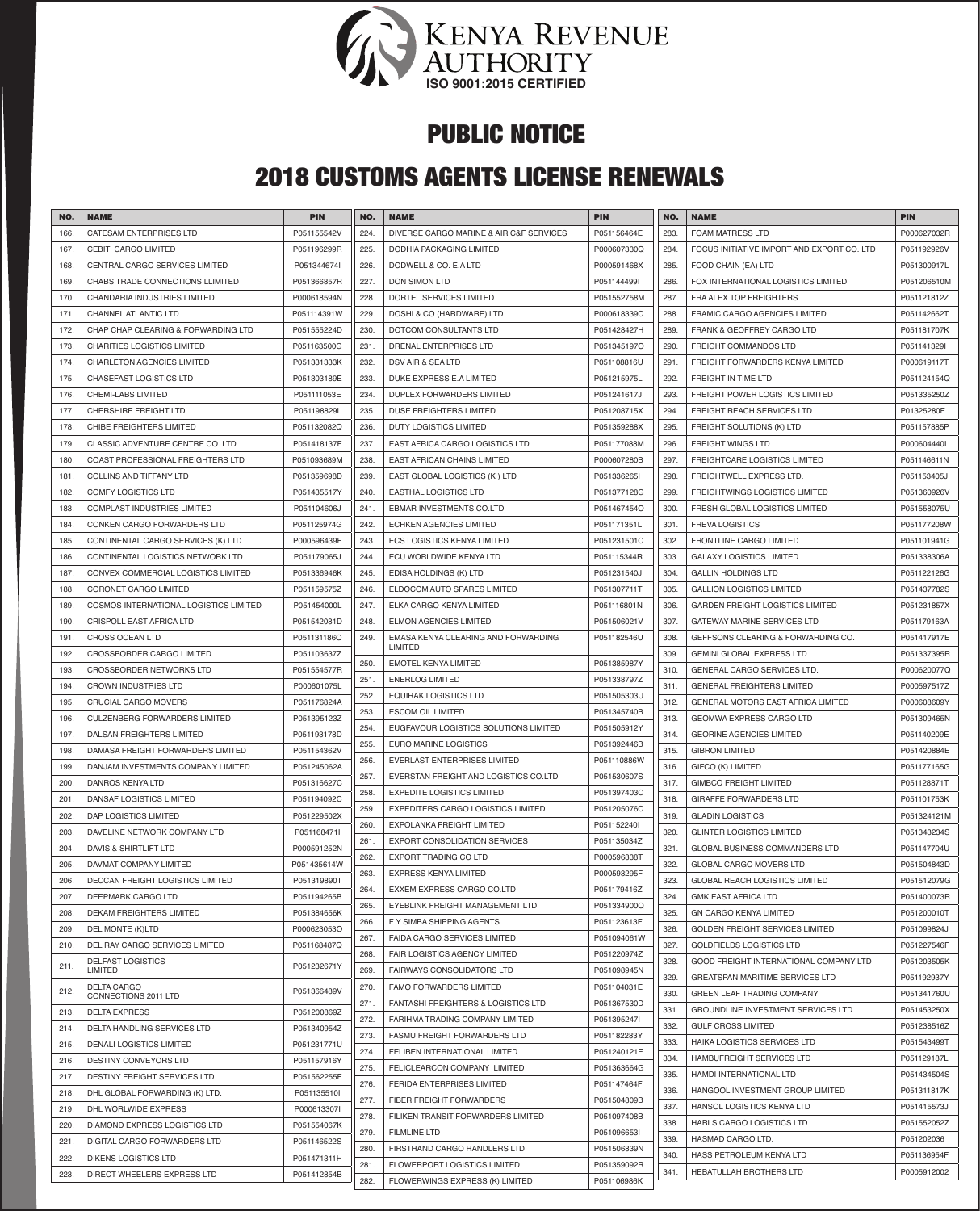

### 2018 CUSTOMS AGENTS LICENSE RENEWALS

| NO.  | <b>NAME</b>                                    | <b>PIN</b>  | NO.  | <b>NAME</b>                              | <b>PIN</b>  | NO.  | <b>NAME</b>                               | <b>PIN</b>                 |
|------|------------------------------------------------|-------------|------|------------------------------------------|-------------|------|-------------------------------------------|----------------------------|
| 342. | <b>HEME FREIGHTERS</b>                         | P051185506U | 401. | JUWELLS TRADING CO.LTD                   | P051173961A | 461  | <b>LOGISTICS LINK LTD</b>                 | P051244191C                |
| 343. | HERITAGE CARGO MOVERS LIMITED                  |             | 402. | K B FREIGHTERS LIMITED                   | P051135306N | 462. | <b>LOGISTICS SERVICES LIMITED</b>         | P051171646P                |
| 344. |                                                | P051417767R |      |                                          |             |      |                                           |                            |
|      | <b>HEROS COMPANY LIMITED</b>                   | P051389820K | 403. | KAABA INVESTMENTS LTD                    | P051421333L | 463. | LOGISTICS SOLUTIONS CO.LTD                | P051175162Z<br>P051317725D |
| 345  | HIGHLANDS FORWARDERS LTD                       | P051099721F | 404. | KADMUS FREIGHT LOGISTICS LIMITED         | P051226121Q | 464. | LOGWIN AIR & OCEAN (K) LTD                |                            |
| 346. | HIMA FREIGHT FORWARDERS LIMITED                | P051390940W | 405. | KAISER AGENCIES LTD                      | P051120132A | 465. | LONGRANGE TRADING & LOGISTICS LIMITED     | P051504727C                |
| 347. | HI-TECH IMPEX LIMITED                          | P051412509R | 406. | KALEMU FREIGHTERS LTD                    | P051315830X | 466. | LONGROAD LOGISTICS (K) LTD                | P051474774O                |
| 348. | HOMELAND FREIGHT LTD.                          | P000596144Z | 407. | KAMANGA FREIGHT SERVICES LIMITED         | P051321183T | 467. | LOW SEA INTERNATIONAL AGENCIES LIMITED    | P051161622G                |
| 349. | HORIZON EXPRESS CO.LTD                         | P051101347G | 408. | KAMTIX CARGO LIMITED                     | P051331488C | 468. | LYCHEEWOOD LIMITED                        | P051230756W                |
| 350. | HORIZON FREIGHT FORWARDERS LTD                 | P051174804Q | 409. | KANKAM EXPORTERS LIMITED                 | P051182767D | 469. | MACA TRADING COMPANY LIMITED              | P051434973L                |
| 351  | <b>HYGIENE AFRICA LIMITED</b>                  | P051192063T | 410. | KARSIS GLOBAL LOGISTICS LIMITED          | P051426488S | 470. | MACFREIGHT FORWARDERS CO.LTD              | P051126001G                |
| 352. | <b>ICEBERG MOVERS ENTERPRISES LIMITED</b>      | P051166819Z | 411. | KATE FREIGHT AND TRAVEL LIMITED          | P000599206A | 471. | MACKENZIE MARITIME (EA) LTD               | P051319199V                |
| 353  | <b>IKONGO FARMS LTD</b>                        | P051342887L | 412. | KAWAISON INTERNATIONAL LTD               | P051205310I | 472. | MACKENZIE MARITIME FORWARDERS LTD         | P051370556A                |
| 354  | IMPERIAL CARGO INTERNATIONAL                   | P051376356M | 413. | <b>KEARSLEY FREIGHT SERVICES LIMITED</b> | P051140762Q | 473. | MACSIM CARGO SERVICES LIMITED             | P051175230Q                |
| 355. | <b>IMPEX FREIGHT LIMITED</b>                   | P051152792B | 414. | KEIHIN MARITIME SERVICES LTD             | P051125889M | 474. | <b>MAGNATE LOGISTICS LTD</b>              | P051350113E                |
| 356. | IN TIME FORWARDERS LIMITED                     | P051202690Y | 415. | KEN KNIT (KENYA) LTD                     | P000628118T | 475. | <b>MAGNETIC KENYA LTD</b>                 | P051312021G                |
| 357  | INBOUND FREIGHT AND LOGISTICS LTD              | P051411858A | 416. | <b>KENAFRIC INDUSTRIES</b>               | P000599737M | 476. | <b>MAGNEX LIMITED</b>                     | P051214583D                |
| 358. | <b>INDEX CARGO LOGISTICS LIMITED</b>           | P051435333Z | 417. | <b>KENLAND LOGISTICS LTD</b>             | P051436820B | 477. | <b>MAGOT FREIGHT SERVICES LIMITED</b>     | P051110917F                |
| 359  | <b>INDUS LOGISTICS LTD.</b>                    | P051378490T | 418. | <b>KENMONT LOGISTICS LIMITED</b>         | P051218653I | 478. | MAK CARGO HANDLING SERVICES LIMITED       | P051339000T                |
| 360  | INSPIRE AFRICA LOGISTICS LIMITED               | P051317325Z | 419. | KENREVY CARGO LOGISTICS LIMITED          | P051415920Y | 479. | <b>MAKIWAN LOGISTICS LTD</b>              | P051239751L                |
| 361  | INSPIRE CARGO LOGISTICS LTD                    | P051434712R | 420. | <b>KENTAN CONNECTIONS LIMITED</b>        | P051234573D | 480. | MANAQUIM CARGO COMPANY LTD.               | P051140571P                |
| 362. | <b>INSTA PRODUCTS EPZ LTD</b>                  | P051149145B | 421. | <b>KENVILLA LOGISTICS LTD</b>            | P051326397Q | 481. | MANIZLE AGENCIES LTD                      | P051162341L                |
| 363  | <b>INSTANT FREIGHT FORWARDERS</b>              | P051202962X | 422. | <b>KENYA AIR FORCE</b>                   | P051113501C | 482. | <b>MANTRACK AGENCIES LIMITED</b>          | P051224136R                |
| 364  | INTEGRATED LOGISTICS COMPANY LTD               | P051148395N | 423. | <b>KENYA AIRWAYS</b>                     | P000609533Z | 483. | MANUFACTURERS AND SUPPLIERS (K) LTD       | P000599397W                |
| 365  | INTERCITIES FREIGHT & SHIPPING LTD             | P051163271U | 424. | KENYA BONDED WAREHOUSE COMPANY           | P000618919B | 484. | MAR FRONTIER (K)LTD                       | P051109268H                |
| 366  | <b>INTERFACE AGENCIES LTD</b>                  | P051506105W | 425. | KENYA GENERAL INDUSTRIES LTD             | P000618541Y | 485. | <b>MARACA ENTERPRISES LTD</b>             | P051205734X                |
| 367. | <b>INTERKEN ENTERPRISES</b>                    | P051110827J | 426. | KENYA VEHICLE MANUFACTURERS LTD          | P000607888P | 486. | <b>MARAKIB FREIGHTERS LIMITED</b>         | P051428995A                |
| 368  | INTERNATIONAL COMMERCIAL CO.LTD                | P000599113V | 427. | KENYA WINE AGENCIES LIMITED              | P051131217Z | 487. | <b>MARDAV LOGISTICS LIMITED</b>           | P051216185H                |
| 369  | INTERNATIONAL COMMITTEE OF THE RED CROSS       | P051092000D | 428. | <b>KEVIAN KENYA LIMITED</b>              | P051100924G | 488. | MARGIE AGENCIES (K) LTD                   | P051198142B                |
| 370. | INTERNATIONAL FOREIGN TRADE CO.LTD             | P000592994J | 429. | <b>KEYNAUT LOGISTICS LIMITED</b>         | P051412514L | 489. | <b>MARICHOR MARKETING SERVICES</b>        | P051114285X                |
| 371. | INTERSCOPE AIRMARITIME LOGISTICS LIMITED       | P051405500P | 430. | KIAMBA CLEARING AND FORWARDING LTD       | P051155189I | 490. | MARITIME FREIGHT CO.LTD                   | P000620648P                |
| 372. | <b>INTERSPEED LOGISTICS LTD</b>                | P051395258N | 431. | KIMM FREIGHTERS (K) LTD                  | P051397380Q | 491. | MARK RIECH (A) LTD                        | P051098460J                |
| 373. | INTIME FREIGHT & CARGO SERVICES COMPANY        | P051206371C | 432. | <b>KIMNET AGENCIES</b>                   | P051175354B | 492. | <b>MARKS ENTERPRISES LIMITED</b>          | P051119225V                |
|      | <b>LTD</b>                                     |             | 433. | KIMU FREIGHT AGENCIES LTD                | P051227550D | 493. | MARYDAVID INVESTMENTS LIMITED             | P051433397L                |
| 374. | JAAV GLOBAL CARGO LIMITED                      | P051557594A | 434. | <b>KIND LOGISTICS LTD</b>                | P051231108F | 494. | MARYMAC FREIGHT COMPANY                   | P051139020Q                |
| 375. | <b>JAGOMA LOGISTICS LIMITED</b>                | P051317181H | 435. | KINGS CARGO AGENCIES LTD                 | P000639517Z | 495. | MASCOT HOLDINGS LIMITED                   | P051354845E                |
| 376. | JAMBO LOGISTICS E.A LIMITED                    | P051539344Z | 436. | <b>KIPKEBE LIMITED</b>                   | P000591329N | 496. | MASTERPIECE COURIER SERVICES LTD          | P051306040S                |
| 377. | <b>JAMBO TRADERS LTD</b>                       | P051208211Z | 437. | KISELI & KALEKYE LOGISTICS LIMITED       | P051506040Y | 497. | MATSINGBERG CLEARING & FORWARDING LIMITED | P051110157K                |
| 378. | JAMES FINLAY MOMBASA LTD                       | P000593760Z | 438. | KODAVI INVESTMENTS LTD.                  | P051232617N | 498. | MAYA DUTY FREE LTD                        | P000613080Q                |
| 379. | <b>JAMREKS ENTERPRISES</b>                     | P051223639X | 439. | KUEHNE +NAGEL LIMITED                    | P000613672W | 499. | MBARAKI PORT WAREHOUSES (K) LIMITED       | P000618598R                |
| 380. | JAMUSA ENTERPRISES LIMITED                     | P051233317M | 440. | LABORATORY & ALLIED LTD                  | P000594658G | 500. | MENENGAI OIL REFINERIES LTD               | P000634500H                |
| 381  | <b>JASPA FREIGHT LTD</b>                       | P051331364T | 441. | LAND BRIDGE FREIGHTERS LTD.              | P051141251H | 501. | <b>MENHIR LIMITED</b>                     | P051115684E                |
| 382. | <b>JASPA LOGISTICS LIMITED</b>                 | P051203147Q | 442. | LANDMARK PORT CONVEYORS LTD              | P051340996J | 502. | MENTAP RESOURCE FREIGHT LTD               | P05130027I                 |
| 383. | JAY AND JAY LOGISTICS LTD                      | P051506170H | 443. | LAPE HILL LOGISTICS LTD                  | P051393049C | 503. | <b>MERCICO LIMITED</b>                    | P051557189Z                |
| 384. | JEDIMA TRADE AGENCIES LTD.                     | P051110732F | 444. | <b>LAS AIRFREIGHT LTD</b>                | P051100391N | 504. | MESHACK GLOBAL ENTERPRISES LTD            | P051554337F                |
| 385. | <b>JEMI FREIGHT LIMITED</b>                    | P051210149N | 445. | <b>LAXAT TRADERS LIMITED</b>             | P051170488A | 505. | METEOR FREIGHT FORWADERS COMPANY LIMITED  | P051114265T                |
| 386. | <b>JIHAN FREIGHTERS LIMITED</b>                | P051099809K | 446. | LEADTIME CARGO LOGISTICS LIMITED         | P051450217L | 506. | <b>MFANCO AGENCIES LTD</b>                | P051122519T                |
| 387  | JIJI EAST AFRICA LTD                           | P051392590I | 447. | LEENA APPARELS LTD                       | P051095889U | 507. | MID AFRICA SERVICES LIMITED               | P051356844J                |
| 388. | JIPE HOLDINGS LIMITED                          | P051174442S | 448. | LEMCO FREIGHT FORWARDERS LTD             | P051169651I | 508. | <b>MID OCEAN LIMITED</b>                  | P051177245B                |
| 389. | <b>JIRES LIMITED</b>                           | P051242430M | 449. | <b>LIBAAN LTD</b>                        | P051399071Q | 509. | MID-WAVE FREIGHTERS LTD                   | P051092299I                |
| 390. | <b>JMK ENTERPRISES LTD</b>                     | P051146016M | 450. | LIFTCARGO LIMITED                        | P0513119455 | 510. | MIG FORWARDERS LIMITED                    | P051203856A                |
| 391. | JOKI VIEW GENERAL KENYA LIMITED                | P051529113B | 451. | <b>LILY LOGISTICS LIMITED</b>            | P051393186K | 511. | <b>MILANO LOGISTICS LIMITED</b>           | P051433963H                |
| 392. | JONERICS CARGO FORWARDERS LIMITED              | P051505840E | 452. | LIMUTTI HOLDINGS LIMITED                 | P051114666Y | 512. | MILESTONE CONSULTANS LTD                  | P051141935M                |
| 393. | JOPALM CLEARING & FORWARDING LIMITED           | P051465250E | 453. | LINKAGE CONVEYORS LTD                    | P051132794B | 513. | MILLEAGE ENTERPRISES LIMITED              | P051160038J                |
| 394. | JOPUKA LOGISTICS LIMITED                       | P051335340W | 454. | LINKFREIGHT (EA) LTD                     | P051373681I | 514. | MILLENNIUM SOLUTIONS LIMITED              | P05130280M                 |
| 395. | <b>JORA LOGISTICS LIMITED</b>                  | P051231721I | 455. | LINKON INVESTMENTS LIMITED               | P051305594L | 515. | MNET STARS LIMITED                        | P051228666Z                |
| 396. | <b>JORDAN FREIGHTERS LTD</b>                   | P051305975M | 456. | LINO STATIONERS (K) LTD                  | P000608627A | 516. | MOHABAB ENTERPRISES LIMITED               | P051093427U                |
| 397. | <b>JOWAK AGENCIES LTD</b>                      | P051162917Z | 457. | <b>LLOYDS LOGISTICS LIMITED</b>          | P051307379O | 517. | <b>MOLO FREIGHTERS LTD</b>                | P051219553J                |
| 398. | JOWAKA SUPER LINKS LTD                         | P051171641K | 458. | LOGENIX INTERNATIONAL                    | P051208682M | 518. | MOMBASA COFFEE LTD                        | P000620553N                |
| 399. | JOWAM CARGO COMPANY LIMITED                    | P051418408D | 459. | <b>LOGISTIC FREIGHT LIMITED</b>          | P051112480Q | 519. | MOMBASA COMMERCIAL & INDUSTRIAL ENTER-    | P051092172W                |
| 400. | JUBILEE CLEARING AND FORWARDING E.A<br>LIMITED | P051437910Z | 460. | <b>LOGISTICS 365 LTD</b>                 | P051220477X |      | PRISES LTD                                |                            |
|      |                                                |             |      |                                          |             | 520. | MOMBASA LOGISTICS LIMITED                 | P051398977D                |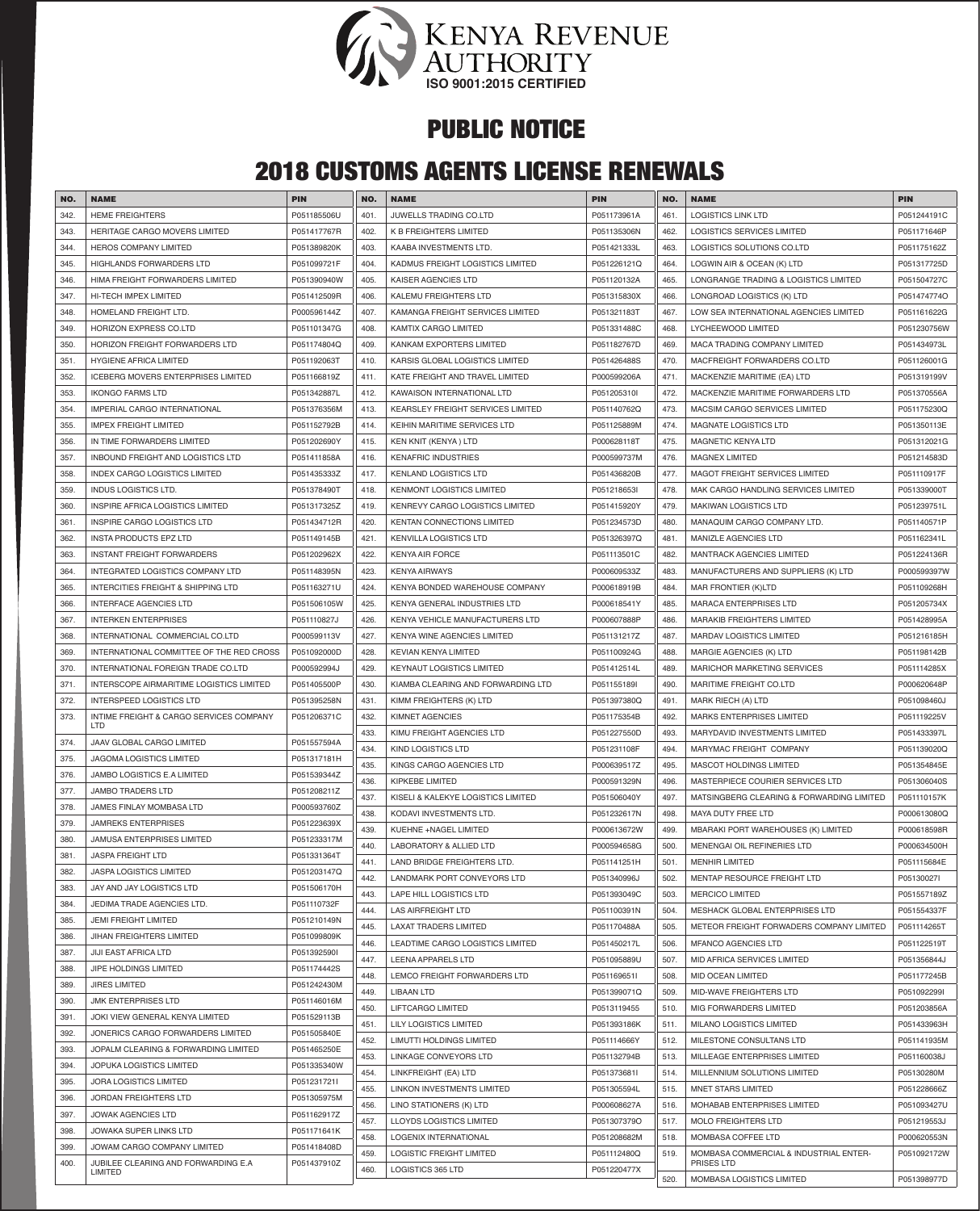

### 2018 CUSTOMS AGENTS LICENSE RENEWALS

| NO.  | <b>NAME</b>                            | <b>PIN</b>   | NO.          | <b>NAME</b>                                                    | <b>PIN</b>                 | NO.  | <b>NAME</b>                                       | <b>PIN</b>  |
|------|----------------------------------------|--------------|--------------|----------------------------------------------------------------|----------------------------|------|---------------------------------------------------|-------------|
| 521. | MOMBASA TIMES LOGISTICS LIMITED        | P051400270Q  | 581.         | PAN AFRICA LOGSITICS LTD                                       | P051152864Y                | 641. | RIPE FREIGHT SERVICES LIMITED                     | P051111389T |
| 522. | MOMO CLEARING AND FORWARDING CO.LTD    | P051209489T  | 582.         | PAN AFRICAN SYNDICATE LTD                                      | P000618736D                | 642. | <b>RISING FREIGHT LIMITED</b>                     | P000599693V |
|      |                                        |              |              |                                                                |                            |      |                                                   |             |
| 523. | MONSOON MOVERS ENTERPRISES LTD         | P051150880U  | 583.         | PANAL FREIGHTERS                                               | P051148463G                | 643. | ROBIAM CARGO FREIGHTERS LTD                       | P051450011D |
| 524. | <b>MORGAN AIR CARGO</b>                | P051176843D  | 584.         | PANALPINA AIRFLO LTD                                           | P000591800F                | 644. | ROLLING CARGO LIMITED                             | P051227826E |
| 525. | MORNING GLORY FREIGHT SERVICES LIMITED | P051123505H  | 585.         | PANTEL CHEMICALS LTD                                           | P051138670K                | 645. | ROMARK FREIGHTERS LTD                             | P051132449R |
| 526. | MOVE AND PICK LOGISTICS LTD            | P051361150D  | 586.         | <b>PEDWIN LIMITED</b>                                          | P051203207J                | 646. | ROMAX FORWARDERS LIMITED                          | P051392718X |
| 527. | MTAPANGA AGENCIES LIMITED              | P051093739B  | 587.         | PEERLESS TEA SERVICES LTD                                      | P051127517S                | 647. | RORENE LIMITED                                    | P000620624H |
| 528. | <b>MUCHEBA SERVICES</b>                | P051173222K  | 588.         | PEJON FREIGHT MOVERS LTD                                       | P051178585Q                | 648. | ROSMIK TRADING COMPANY LIMITED                    | P051111678T |
| 529. | MULTCARGO FREIGHTERS LTD               | P051232200D  | 589.         | PENTAGON LOGISTICS LIMITED                                     | P051211385U                | 649. | ROTO MOULDERS LTD                                 | P000604453S |
| 530. | <b>MULTI LINKS LIMITED</b>             | P051533153B  | 590.         | PEPOSI FREIGHTERS LIMITED                                      | P051176278K                | 650. | RUKANOTI WOOD DEALERS LTD                         | P051202667Z |
| 531. | MULTI PACKAGING LTD                    | P000608561D  | 591.         | PERISHABLE MOVEMENTS K.LIMITED                                 | P051399127L                | 651. | RUMAN COMPANY LIMITED                             | P051102626J |
| 532. | MULTIPLE SOLUTIONS LTD                 | P051232338S  | 592.         | PETRUT FREIGHT FORWARDERS LTD                                  | P051120520A                | 652. | <b>RUMAN LOGISTICS</b>                            | P051188989Z |
| 533. | MUNSHIRAM INTERNATIONAL BUSINESS MA-   | P000612858Y  | 593.         | PHILSAM AGENCIES LTD                                           | P051103411Z                | 653. | RUMEYSA FREIGHT LTD                               | P051407726F |
|      | <b>CHINES LTD</b>                      |              | 594.         | PILLAR FREIGHT FORWARDERS LIMITED                              | P051197544F                | 654. | RUSINGA INTERNATIONAL FREIGHT LIMITED             | P051162331J |
| 534. | MUSTAFA FREIGHT FORWARDERDS            | P051215377H  | 595.         | PINNACO LOGISTICS LIMITED                                      | P051352478H                | 655. | RYCE EAST AFRICA LIMITED                          | P000591376W |
| 535. | MUSTAFA MOHAMED ISSA LIMITED           | P051229662M  | 596.         | PIONEER FREIGHT FORWARDERS LTD                                 | P051431822O                | 656. | <b>S&amp;L PORT SOLUTIONS LTD</b>                 | P051245527A |
| 536. | MUZDALIFA CLEARING & FORWARDING LTD    | P051165679M  | 597.         | <b>PLAINS LOGISTICS LIMITED</b>                                | P051416039C                | 657. | S. K. AMIN LIMITED                                | P000618514S |
| 537  | MWANGO CLEARING INVESTMENTS LTD        | P051314779L  | 598.         | PLANFREIGHT LTD                                                | P000597791Q                | 658. | SAFELANDING LOGISTICS LIMITED                     | P051397842N |
| 538. | NAASH AFRICA LOGISTICS LTD             | P051504246A  | 599.         | POLO AUTO FREIGHT FORWARDERS LIMITED                           | P051331926R                | 659. | <b>SAFREIGHT LIMITED</b>                          | P051118587M |
| 539. | NAFAST FREIGHT SERVICES LIMITED        | P051208690M  | 600.         | POLYGON LOGISTICS LIMITED                                      | P051334341T                | 660. | SAG FORWARDERS LTD                                | P051369492W |
| 540. | NAFENET LOGISTICS LTD                  | P051337910X  | 601.         | PORTLINK LOGISTICS LIMITED                                     | P051331972Z                | 661. | SAHA FREIGHTERS CO.LTD                            | P051195068G |
| 541. | NAIROBI CARGO LOGISTICS LTD            | P051411311B  | 602.         | PORTS CONVEYORS LIMITED                                        | P051118866K                | 662. | SAHARA INTERNATIONAL LOGISTICS LTD                | P051236250Z |
| 542. | NAJMI CLEARING & FORWARDING LIMITED    | P051348124B  | 603.         |                                                                | P051217851G                | 663. | <b>SAHARRY LIMITED</b>                            | P051232315I |
| 543. | NAMELOK HOLDINGS LIMITED               | P051188962Z  |              | PORTWAY (E.A) LIMITED                                          |                            |      |                                                   |             |
| 544. | NAS AIRPORT SERVICES LTD.              | P000593895L  | 604.         | PORTWOXS CARGO FORWARDERS LIMITED                              | P051420541O                | 664. | SAHEL FREIGHTERS LIMITED                          | P051136631T |
| 545. | <b>NATION MEDIA GROUP</b>              | P00594927A   | 605.         | PRECISE LOGISTICS LTD.                                         | P051141176P                | 665. | SAHUSA FREIGHTERS LTD                             | P051219201S |
| 546. | NEBULA CONVEYORS LTD                   | P051434235W  | 606.         | PRIMCARGO AGENCIES LIMITED                                     | P000597726F                | 666. | SAI CARGO MASTERS LIMITED                         | P051110987Y |
| 547. | <b>NEEMA PARCELS LTD</b>               | P051218803Y  | 607.         | PRINCIPAL FORWARDERS LIMITED                                   | P051092409Q                | 667. | SALIMOND FREIGHT SERVICES LTD                     | P051179414X |
| 548. | NELINE SHIPPING AND LOGISTICS          | P051558304G  | 608.         | PRIORITY AIR EXPRESS LTD                                       | P051351966D                | 668. | SALMIR CLEARING & FORWARDING COMPANY<br>LIMITED   | P051113349Q |
| 549. | NEOSEALAND REGIONAL FREIGHTERS LTD     | P051152920L  | 609.         | PRIORITY LOGISTICS LIMITED                                     | P05110086S                 | 669. | SAMPHY LOGISTICS SERVICES                         | P051243819U |
| 550. | <b>NEOSERVE LOGISTICS LIMITED</b>      | P051163235Z  | 610.         | PROMETECH LIMITED                                              | P051560017Z                | 670. | <b>SANDEK AGENCIES LIMITED</b>                    | P051215602P |
| 551. | NEPTUNE FORWARDERS LTD.                | P051094044T  | 611.         | PROVISIONAL CLEARING & FORWARDING LTD                          | P05115283IN                | 671. | SASI INTERNATIONAL FREIGHT LOGISTICS              | P051344871H |
|      | <b>NEW WIDE GARMENTS</b>               |              | 612.         | PURA LOGISTICS LIMITED                                         | P051203144N                |      | <b>LIMITED</b>                                    |             |
| 552. |                                        | P051326342Z  | 613.         | QUEENS CARGO INTERNATIONAL LTD                                 | P051184541T                | 672. | SAWA INTERNATIONAL LTD                            | P051367043D |
| 553. | NIBAL FREIGHTERS LTD.                  | P051148020P  | 614.         | <b>QUICK CARGO SERVICES</b>                                    | P000596637F                | 673. | <b>SCHENKER LIMITED</b>                           | P000592806Q |
| 554. | NNITO TRADING LIMITED                  | P051164716P  | 615.         | QUICKMOVERS (K) LTD                                            | P051419541H                | 674. | SEABASE SOLUTIONS LTD                             | P051163045Z |
| 555. | NOADAN TRADING COMPANY LIMITED         | P051393893Q  | 616.         | <b>QUISSAN ENTERPRISES LIMITED</b>                             | P051308194N                | 675. | SEABRIDGE FOWARDERS LTD                           | P000642163R |
| 556. | NODOR KENYA EPZ LIMITED                | P051127782I  | 617.         | RADIANT LOGISTICS LIMITED                                      | P051196702V                | 676. | SEACON (K) LTD.                                   | P051138166F |
| 557. | NYAGAKA FORWARDERS                     | P0511163302G | 618.         | RADISSON LIMITED                                               | P051502957I                | 677. | SEACREST LOGISTICS SOLUTIONS LTD                  | P051443501O |
| 558. | OCEAN PACIFIC INTERNATIONAL LINES LTD  | P051176202Z  | 619.         | RAHMA LOGISTICS LIMITED                                        | P051313606P                | 678. | SEALINE FORWARDERS LIMITED                        | P051233662Z |
| 559. | OCEAN STAR GENERAL AGENTS LTD          | P051170631I  | 620.         | RAI PLYWOODS (K) LTD                                           | P000628627C                | 679. | SEALINE LOGISTICS LTD                             | P051232991F |
| 560. | OCEANIC CARGO AGENCY LTD               | P051516307B  | 621.         | RANK NETWORK LOGISTICS LIMITED                                 | P051224625T                | 680. | SEASHORE SHIPPING SERVICES CO. LTD                | P051146604R |
| 561. | OCEANLINE FREIGHT FORWARDERS LTD       | P051110668S  | 622.         | RAPAT FREIGHT (K) LTD                                          | P051153840Q                | 681. |                                                   | P051168054D |
| 562. | OCEANLINE FREIGHTERS E.A. LIMITED      | P051507228G  | 623.         | RAY CARGO SERVICES LTD                                         | P051113839T                |      | SEA-SKY EXPRESS LIMITED<br>SEATEL INVESTMENTS LTD |             |
| 563. | OCEANROCK LOGISTICS LIMITED            | P051400228M  | 624.         | REALDREAM INTERNATIONAL LIMITED                                | P051419195T                | 682. |                                                   | P051436782Q |
| 564. | OCEANSKY CLEARING AGENTS LIMITED       | P051319553L  | 625.         | REALTIME CARGO LIMITED                                         | P051196949M                | 683. | SEAWAY MARITIME LIMITED                           | P051188657Z |
| 565. | OCEANWORLD LOGISTICS LIMITED           | P051506229F  |              |                                                                |                            | 684. | <b>SEAWAYS KENYA LIMITED</b>                      | P051104395Z |
| 566. | OGAKA FREIGHT LOGISTICS LIMITED        | P051176775M  | 626.<br>627. | REALTIME FREIGHT PERFORMANCE LTD<br>REALTIME LOGISTICS LIMITED | P051190494A<br>P051190326L | 685. | SERENITY SERVICES LIMITED                         | P051420453T |
| 567. | OKAMOTO FREIGHT SERVICES LTD.          | P051110598X  |              |                                                                |                            | 686. | SERVE WELL LOGISTICS LIMITED                      | P051228428E |
| 568. | ONE LINK LIMITED                       | P051206783K  | 628.         | RED ANCHOR FREIGHT FORWARDERS LTD                              | P051126006L                | 687. | SHABA AFRICA LOGISTICS LTD                        | P051557340I |
| 569. | ONE ON ONE LOGISTICS LTD               | P051507601Z  | 629.         | REFCO FORWARDERS LTD                                           | P051108303N                | 688. | SHAGUU CARGO LIMITED                              | P051332432P |
| 570. | ONE TOUCH CARGO SERVICES               | P051150124D  | 630.         | <b>REGAL FREIGHTERS</b>                                        | P051215522S                | 689. | SHAKAB IMPORTS EXPORTS CO.LTD                     | P051130423D |
| 571. | ONETOUCH LOGISTICS LTD                 | P051501132K  | 631.         | REJEIBY CLEARING & FORWARDING LIMITED                          | P051120853Z                | 690. | SHAMSCO LOGISTICS INTERNATIONAL LIMITED           | P051508426I |
| 572. | OPTIMAX KENYA LIMITED                  | P051393698T  | 632.         | RELAY CARGO SERVICES KENYA LIMITED                             | P051095057E                | 691. | SHAQSHAN FREIGHT LTD                              | P051429938R |
| 573. | OSERIAN DEVELOPMENT CO.LTD             | P000595412P  | 633.         | RELIABLE FREIGHT SERVICES LIMITED                              | P051103771T                | 692. | SHARAF LOGISTICS LIMITED                          | P051210834N |
| 574. | OZONE FREIGHT FORWARDERS LIMITED       | P051428795Y  | 634.         | REMOVAL GOODS SERVICES (K) LTD                                 | P0511315435Y               | 693. | SHARDI EXPRESS LIMITED                            | P051180488B |
| 575. | P.N MASHRU LTD                         | P000620691U  | 635.         | RENAISSANCE LIMITED                                            | P051137020M                | 694. | SHIPFREIGHT LOGISTICS LTD                         | P051307073F |
| 576. | PACMA INVESTMENTS LTD                  | P051557301B  | 636.         | REPLAN CARGO HANDLING SERVICES LTD                             | P051197851J                | 695. | SHREEJI FORWARDERS LIMITED                        | P051362232Q |
|      |                                        |              | 637.         | RIAM LOGISTICS LTD                                             | P051545984X                | 696. | SIDOMAN INVESTMENT LTD                            | P051335280F |
| 577. | PAK PACIFIC LIMITED                    | P051167099Z  | 638.         | RIANAB LOGISTICS LIMITED                                       | P051312647W                | 697. | SIGINON GROUP LTD                                 | P000598480M |
| 578. | PALLET LOGISTICS LIMITED               | P051323899P  | 639.         | RIFT CARGO HANDLING LIMITED                                    | P05113527Y                 | 698. | SILICON FREIGHT INTERNATIONAL LTD                 | P051231843P |
| 579. | PALM FREIGHTERS LTD                    | P051123395Z  | 640.         | <b>RIGE LIMITED</b>                                            | P051163173V                | 699. | SILVER ANCHOR FREIGHTERS LIMITED                  | P051142006D |
| 580. | PAMOL CONNECTIONS SERVICES             | P051176928F  |              |                                                                |                            |      |                                                   |             |